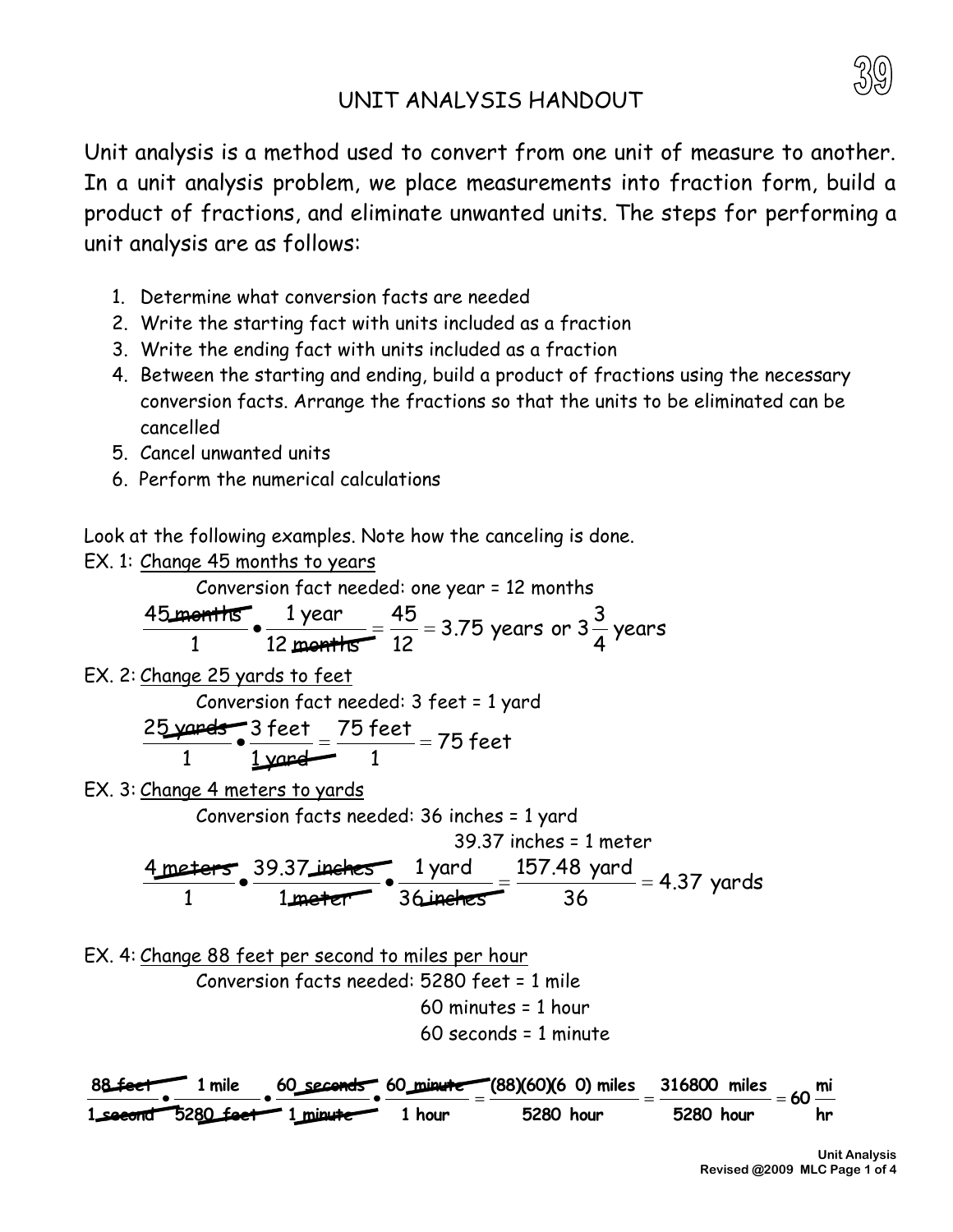Use unit analysis to convert the following units of measure. Round decimal answers to the nearest hundredths.

| 1.  | Change 6 miles to feet                                       |                |
|-----|--------------------------------------------------------------|----------------|
| 2.  | Change 33 feet to yards                                      | 2.             |
| 3.  | Change 66 inches to feet                                     | 3.             |
| 4.  | Change 5 meters to inches (hint: 1 meter = 39.37 inches)     | $\mathbf{4}$ . |
| 5.  | Change 15 feet to meters                                     | 5.             |
| 6.  | Change 64 hours to minutes                                   | 6.             |
| 7.  | Change 56 hours to seconds                                   | 7.             |
| 8.  | Change 1,314,000 minutes to years                            |                |
| 9.  | Change 1000 liters to quarts (hint: 1 liter = 1.0567 quarts) |                |
| 10. | Change 3 liters to gallons (hint: 1 gallon = 4 quarts)       | 10.            |

Use unit analysis to convert the following rates. Round decimal answers to the nearest hundredths. Assume 40-hour workweek and 52-week year

| 11 <sub>1</sub> | Change \$35,000 per year to dollars per hour |     |
|-----------------|----------------------------------------------|-----|
| 12.             | Change \$8.25 per hour to dollars per year   | 12. |
| 13.             | Change 220 feet per second to miles per hour | 13. |
| 14.             | Change 44 miles per hour to feet per second  | 14. |

15. Suppose you plan to visit Carlsbad Caverns. You want to take the three-mile walking tour. At home, you pace your self and find out that you stroll 90 feet per minute. Use unit analysis to determine how many hours it will take you to walk the 3 miles. Hint: 1 mile = 5280 feet

15. \_\_\_\_\_\_\_\_\_\_\_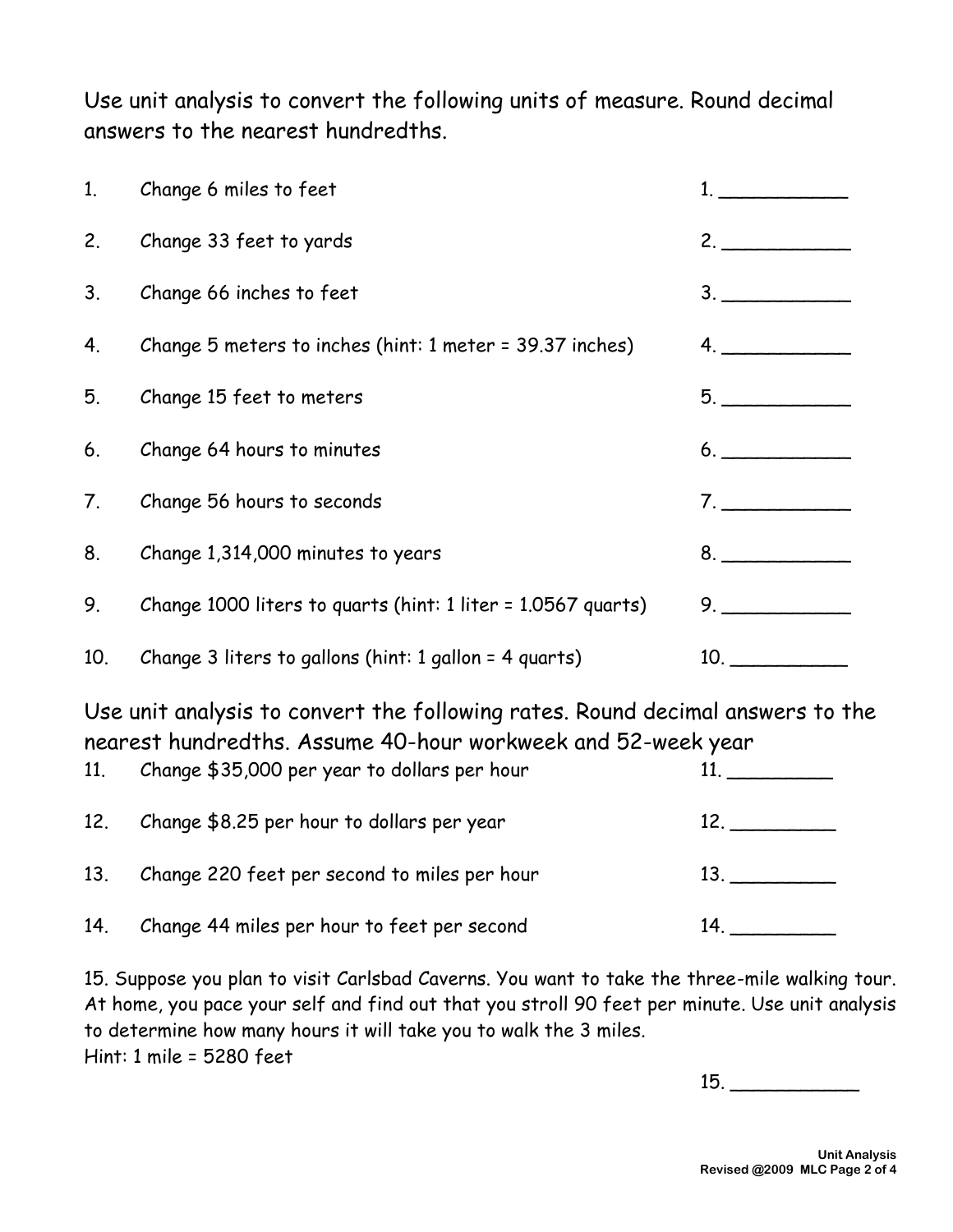16. Kevin recently accepted a job at a Lucky Seven store 17 miles from his house. Use the following information and unit analysis to answer questions a, b, and c. Round answers to the nearest hundredth.

> Salary: \$8.75 per hour 40-hour workweek 52-workweeks per year 5 days of work per week Gas mileage: 21 miles per gallon Gas costs: \$1.26 per gallon Average speed: 45 miles per hour Daily round trip to work and back home: 34 miles

| α. | What is Kevin's annual salary?                       | 16a. |
|----|------------------------------------------------------|------|
| b. | How much will Kevin spend on fuel each week?         | 16b. |
| C. | How many hours will Kevin spend commuting each week? | 16с. |